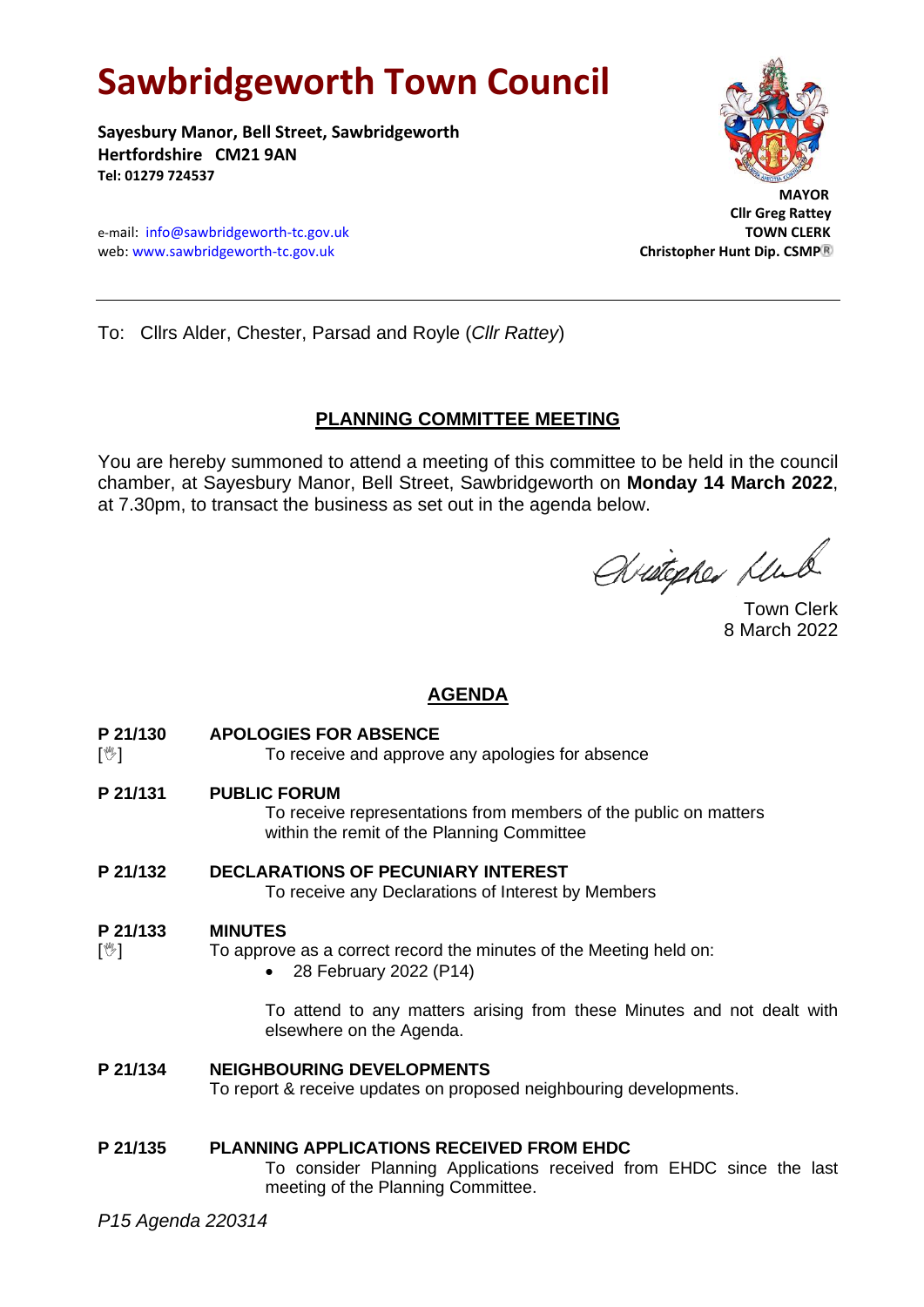#### **3/22/0339/HH 5 Falconers Park, CM21 0AU**

[Demolition of garage; erection of two storey side extension with glass balcony to first floor](https://publicaccess.eastherts.gov.uk/online-applications/applicationDetails.do?activeTab=documents&keyVal=R7C6DCGLJHD00)  rear elevation; and [erection of front entrance porch](https://publicaccess.eastherts.gov.uk/online-applications/applicationDetails.do?activeTab=documents&keyVal=R7C6DCGLJHD00)

**\_\_\_\_\_\_\_\_\_\_\_\_\_\_\_\_\_\_\_\_\_\_\_\_\_\_\_\_\_\_\_\_\_\_\_\_\_\_\_\_\_\_\_\_\_\_\_\_\_\_\_\_\_\_\_\_\_\_\_\_\_\_\_\_\_\_\_\_\_\_\_\_**

**\_\_\_\_\_\_\_\_\_\_\_\_\_\_\_\_\_\_\_\_\_\_\_\_\_\_\_\_\_\_\_\_\_\_\_\_\_\_\_\_\_\_\_\_\_\_\_\_\_\_\_\_\_\_\_\_\_\_\_\_\_\_\_\_\_\_\_\_\_\_\_\_**

#### **3/22/0358/LBC Wisemans Cottage, 56 High Wych Road, CM21 0HF**

New [roof to outbuilding, insertion of internal mezzanine floor, roof light to side, new ground](https://publicaccess.eastherts.gov.uk/online-applications/applicationDetails.do?activeTab=documents&keyVal=R7C6DCGLJHD00)  [floor window and door openings and infill of existing openings](https://publicaccess.eastherts.gov.uk/online-applications/applicationDetails.do?activeTab=documents&keyVal=R7C6DCGLJHD00) **\_\_\_\_\_\_\_\_\_\_\_\_\_\_\_\_\_\_\_\_\_\_\_\_\_\_\_\_\_\_\_\_\_\_\_\_\_\_\_\_\_\_\_\_\_\_\_\_\_\_\_\_\_\_\_\_\_\_\_\_\_\_\_\_\_\_\_\_\_\_\_\_**

#### **3/22/0403/HH 28 Reedings Way, CM21 9DX**

[Erection of two-storey front extension and single storey side and rear extension](https://publicaccess.eastherts.gov.uk/online-applications/applicationDetails.do?activeTab=documents&keyVal=R7QZLJGLJMN00)

#### **3/22/0424/FUL Foxes, 125 High Wych Road, CM21 0HH**

[Conversion of detached garage to form a new dwelling, with hip to gable roof extensions,](https://publicaccess.eastherts.gov.uk/online-applications/applicationDetails.do?activeTab=documents&keyVal=R7T9V1GLJNU00)  [3 first floor dormers on West elevation and new ground floor window and door openings](https://publicaccess.eastherts.gov.uk/online-applications/applicationDetails.do?activeTab=documents&keyVal=R7T9V1GLJNU00) **\_\_\_\_\_\_\_\_\_\_\_\_\_\_\_\_\_\_\_\_\_\_\_\_\_\_\_\_\_\_\_\_\_\_\_\_\_\_\_\_\_\_\_\_\_\_\_\_\_\_\_\_\_\_\_\_\_\_\_\_\_\_\_\_\_\_\_\_\_\_\_\_**

**\_\_\_\_\_\_\_\_\_\_\_\_\_\_\_\_\_\_\_\_\_\_\_\_\_\_\_\_\_\_\_\_\_\_\_\_\_\_\_\_\_\_\_\_\_\_\_\_\_\_\_\_\_\_\_\_\_\_\_\_\_\_\_\_\_\_\_\_\_\_\_\_**

**\_\_\_\_\_\_\_\_\_\_\_\_\_\_\_\_\_\_\_\_\_\_\_\_\_\_\_\_\_\_\_\_\_\_\_\_\_\_\_\_\_\_\_\_\_\_\_\_\_\_\_\_\_\_\_\_\_\_\_\_\_\_\_\_\_\_\_\_\_\_\_\_**

#### **3/22/0474/HH 46 Sayesbury Road, CM21 0EB**

**[Erection of single storey side and rear extension](https://publicaccess.eastherts.gov.uk/online-applications/applicationDetails.do?activeTab=documents&keyVal=R86474GLJRK00)** 

#### **P 21/136 LATE PLANNING APPLICATIONS**

To deal with Planning Applications received from EHDC following the Publication of this Agenda and received before 11 March 2022

#### **P 21/137 PLANNING DECISIONS MADE BY EHDC**

To receive Planning Decisions from EHDC.

#### **3/21/3024/HH 24 Pishiobury Drive, CM21 0AE**

Single storey rear extension. New rear patio, external steps and privacy screen. New front porch with relocated front door. Alterations to ground floor fenestration. Change the exterior walls and roof of the rear conservatory.

**\_\_\_\_\_\_\_\_\_\_\_\_\_\_\_\_\_\_\_\_\_\_\_\_\_\_\_\_\_\_\_\_\_\_\_\_\_\_\_\_\_\_\_\_\_\_\_\_\_\_\_\_\_\_\_\_\_\_\_\_\_\_\_\_\_\_\_\_\_\_\_\_**

*STC Comment:* No objection *EHDC Decision:* Granted

**\_\_\_\_\_\_\_\_\_\_\_\_\_\_\_\_\_\_\_\_\_\_\_\_\_\_\_\_\_\_\_\_\_\_\_\_\_\_\_\_\_\_\_\_\_\_\_\_\_\_\_\_\_\_\_\_\_\_\_\_\_\_\_\_\_\_\_\_\_\_\_\_**

#### **3/21/3113/HH 30 Newton Drive, CM21 9HE**

Demolition of lean-to, garage and porch. Erection of two storey side and rear extension incorporating a first floor rear Juliet balcony, single storey front and rear extensions, replacement windows and alteration to external materials.

*STC Comment:* No material objection however neighbour privacy and amenity will need to be considered

**\_\_\_\_\_\_\_\_\_\_\_\_\_\_\_\_\_\_\_\_\_\_\_\_\_\_\_\_\_\_\_\_\_\_\_\_\_\_\_\_\_\_\_\_\_\_\_\_\_\_\_\_\_\_\_\_\_\_\_\_\_\_\_\_\_\_\_\_\_\_\_\_**

*EHDC Decision:* Granted

#### **P 21/138 PLANNING APPEALS**

To receive notification from EHDC of Planning Appeals

Plans are no longer available in the Council Office for inspection. They are available on-line on the East Herts District Council website.

Members of the public and press are cordially invited to attend all meetings of the Council and its committees.